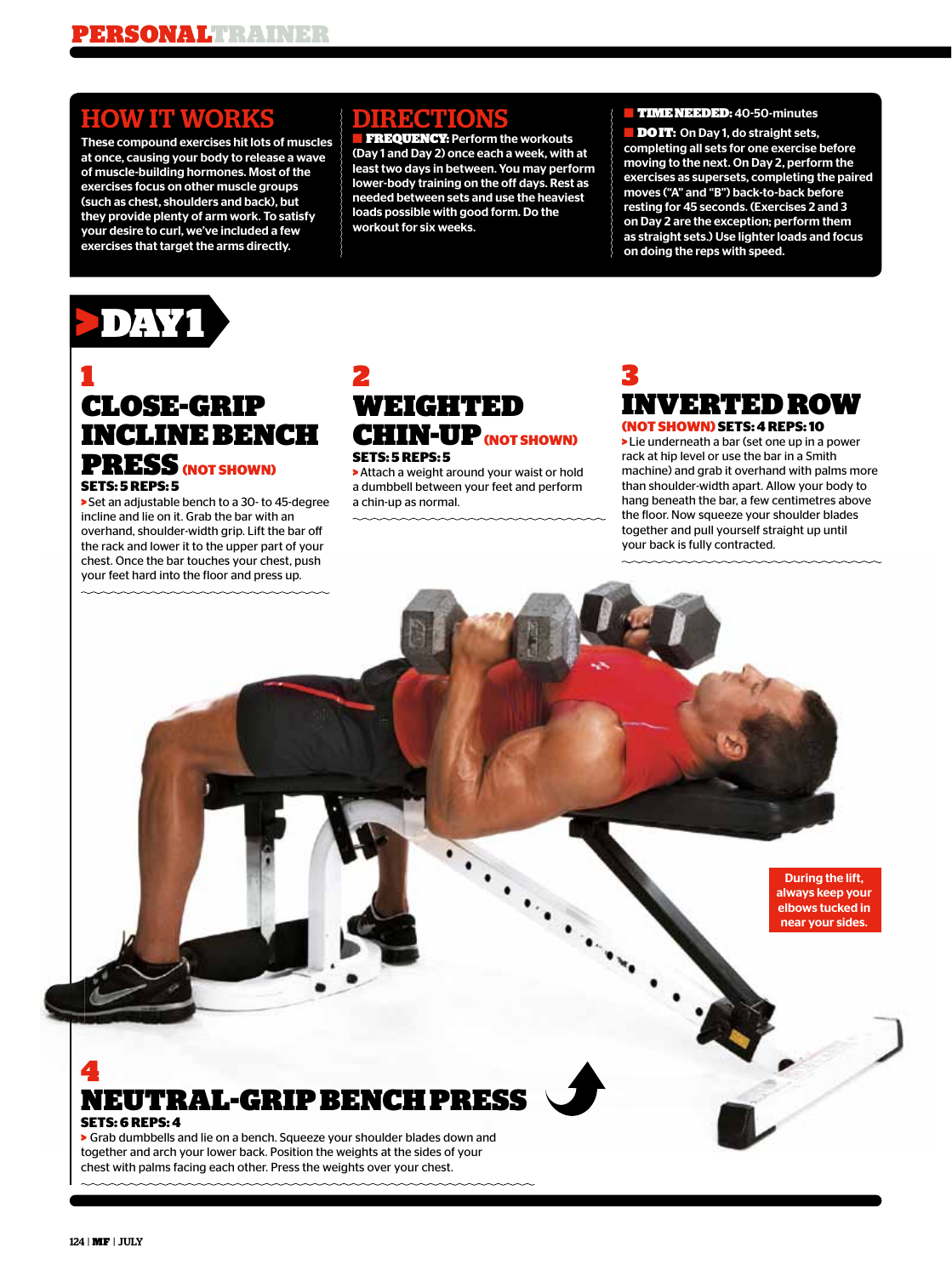

and only on

e de la provincia de la provincia de la provincia de la provincia de la provincia de la provincia de la provincia<br>La provincia de la provincia de la provincia de la provincia de la provincia de la provincia de la provincia

5 FEET-ELEVATED PIKE PUSH-UP **SETS: 4 REPS: 6**

> Get into push-up position with your feet on a bench. Walk your hands back so that your butt points straight up in the air. Lower your body until your head is just above the floor and then push yourself back up. Keep

your abs braced throughout.



**(NOT SHOWN) SETS: 4 REPS: 5** > Hold a straight bar with a shoulder-width grip.

Keeping your elbows braced against your sides, curl the bar up. Return to the starting position and extend your elbows fully.



# 104CM

The length of the band most guys will need for assistance with the wide-grip pull-up. Try SPRI bands (qpec.com. au).

### 1A ASSISTED WIDE-GRIP PULL-UP **SETS: 4 REPS: 12**

> Perform pull-ups with hands wider than shoulder width. Attach an elastic exercise band to the bar and stand in the loop to help you complete the reps.



### MEDICINE-BALL CLENCH PUSH-UP **SETS: 4 REPS: 12-15**

> Place a medicine ball on the floor and get into push-up position, gripping the ball with hands and fingers pointing down. Lower your chest to the ball and push up. Rest for 45 seconds after each set.